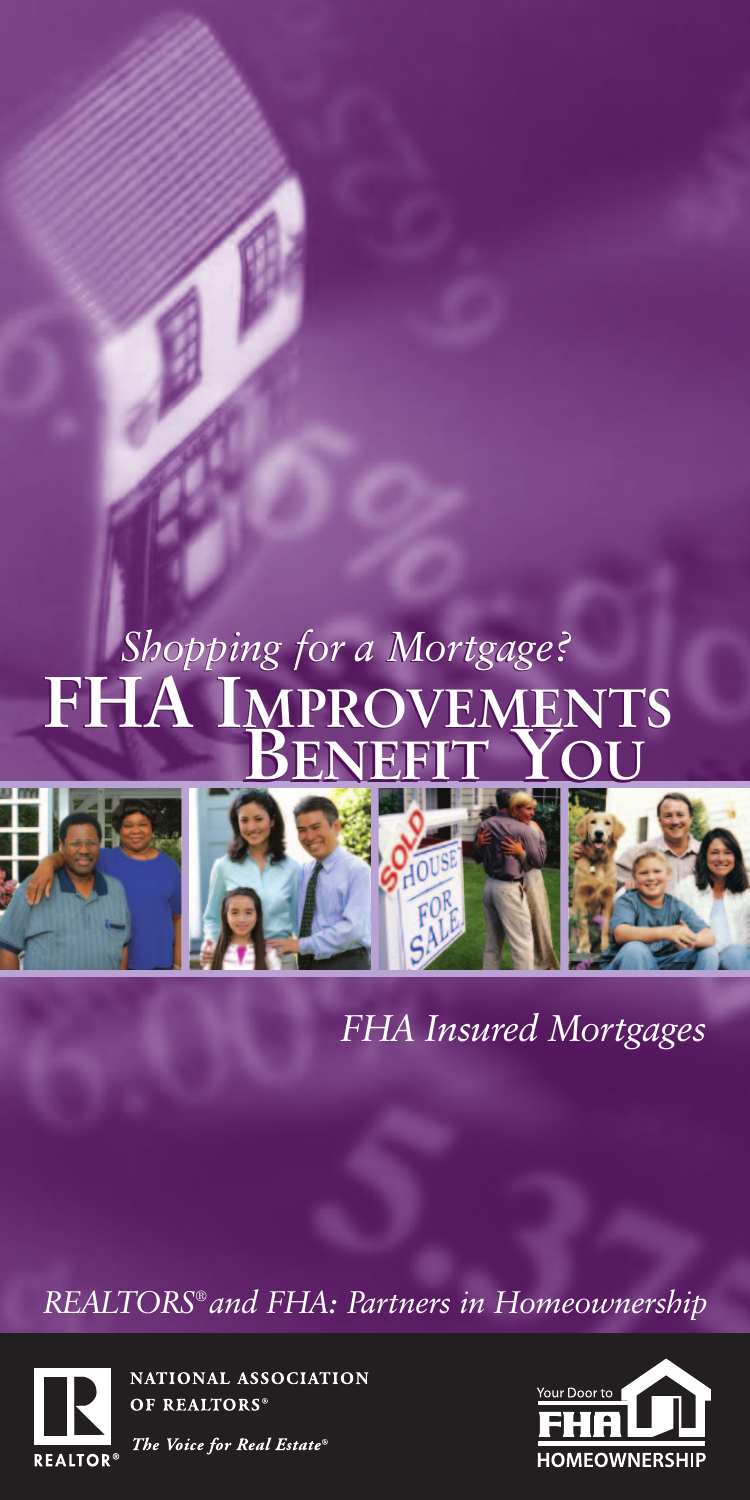### **REALTORS® AND FHA—WORKING TOGETHER TO HELP PEOPLE FULFILL THE AMERICAN DREAM**

REALTORS® and the Federal Housing Administration (FHA), which is part of the U.S. Department of Housing and Urban Development (HUD), have been partners in creating homeownership opportunities for more than 70 years. Since FHA was created in 1934, it has helped more than 34 million families become homeowners, many by working with their REALTOR® to achieve their dream of homeownership.

This brochure illustrates improvements in FHA programs that will benefit you. Many aspects of the FHA mortgage application process have been streamlined to make the process more userfriendly and efficient. Upon reading this brochure, you will see that FHA programs are a valuable asset to REALTORS® , other real estate professionals, and most importantly, those seeking to own a home.

Backed by the full faith and credit of the Federal government, FHA-insured mortgages are one of the safest and most affordable types of mortgages available to homebuyers. Working together, REALTORS® and FHA help millions of families come home.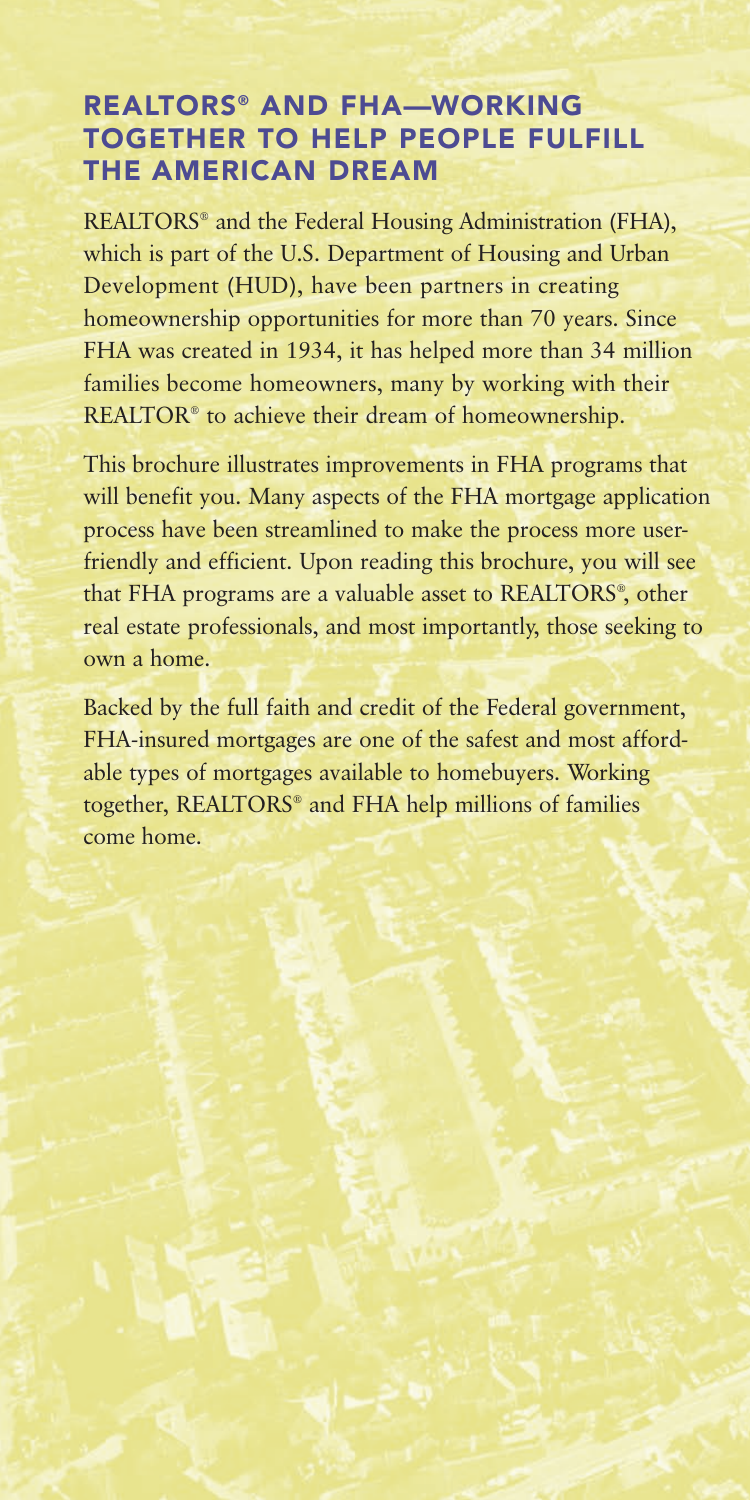### **WHAT IS FHA MORTGAGE INSURANCE?**

The Federal Housing Administration (FHA) insures mortgages offered by banks, savings associations, and other financial institutions. An FHA-insured mortgage is backed by the full faith and credit of the United States government. While FHA does not make loans, it benefits the homebuyer by providing mortgage insurance which encourages financial institutions to make affordable financing available.

### **WHAT ARE THE BENEFITS OF AN FHA MORTGAGE?**

FHA offers low down payment options, eligibility with less than perfect credit, a loan at a reasonable cost, and help if there is ever trouble making the mortgage payment. Because an FHA mortgage insures the lender against loss, an FHA mortgage typically has an interest rate that is competitive with the best in your market and lower than the rates charged for subprime and other non-prime mortgages.

FHA not only helps people buy a home, but helps them keep it as well. In return for protecting lenders against loss, FHA requires financial institutions to offer assistance to borrowers experiencing difficulty making mortgage payments.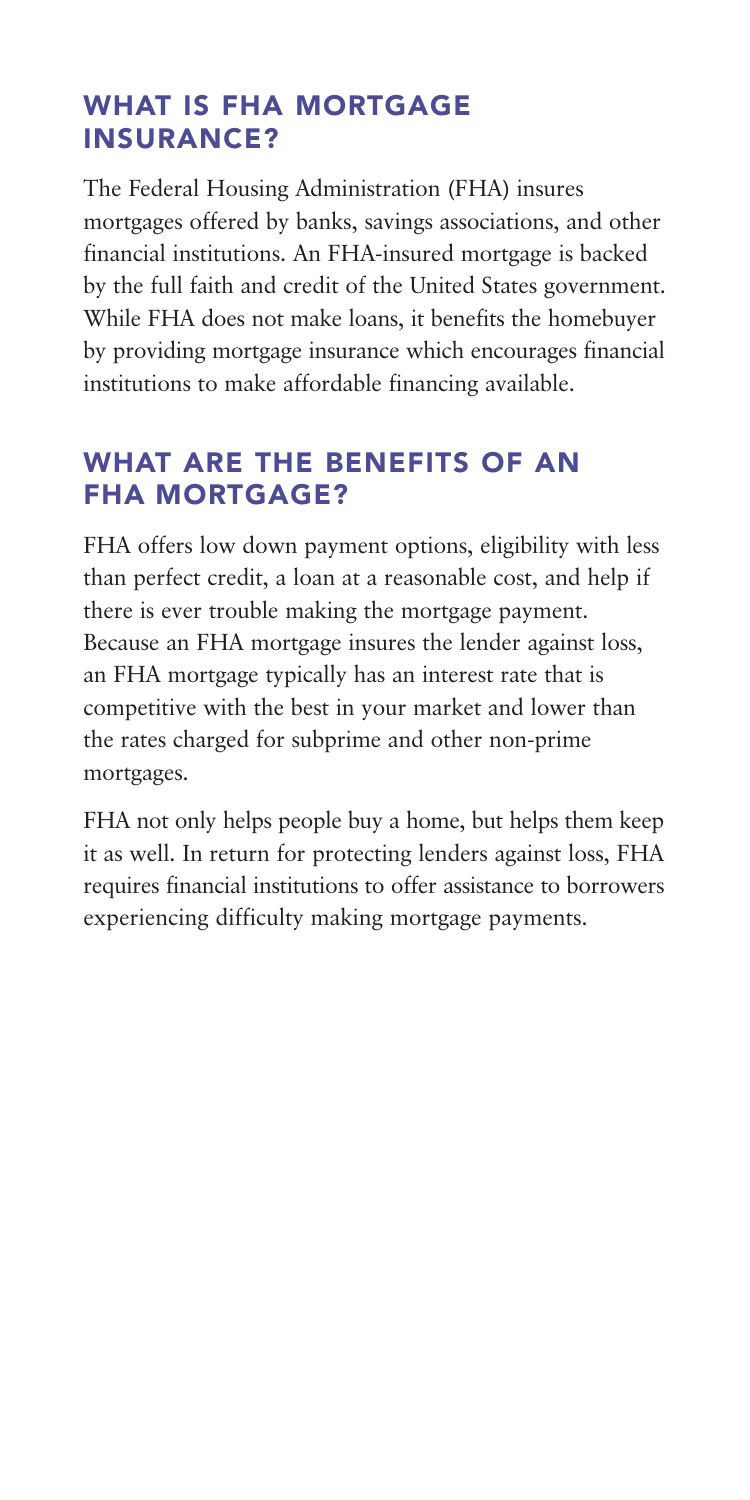## **WHAT ABOUT ELIGIBILITY?**

In order to be eligible for an FHA-insured mortgage, a borrower must:

- Occupy the property as the principal residence;
- Possess a valid Social Security Number;
- Have a two-year employment history; • School and military service count towards this two-year requirement.
- Not be delinquent on any Federal debt such as a student loan or other FHA-insured mortgage; and
- Meet flexible credit requirements.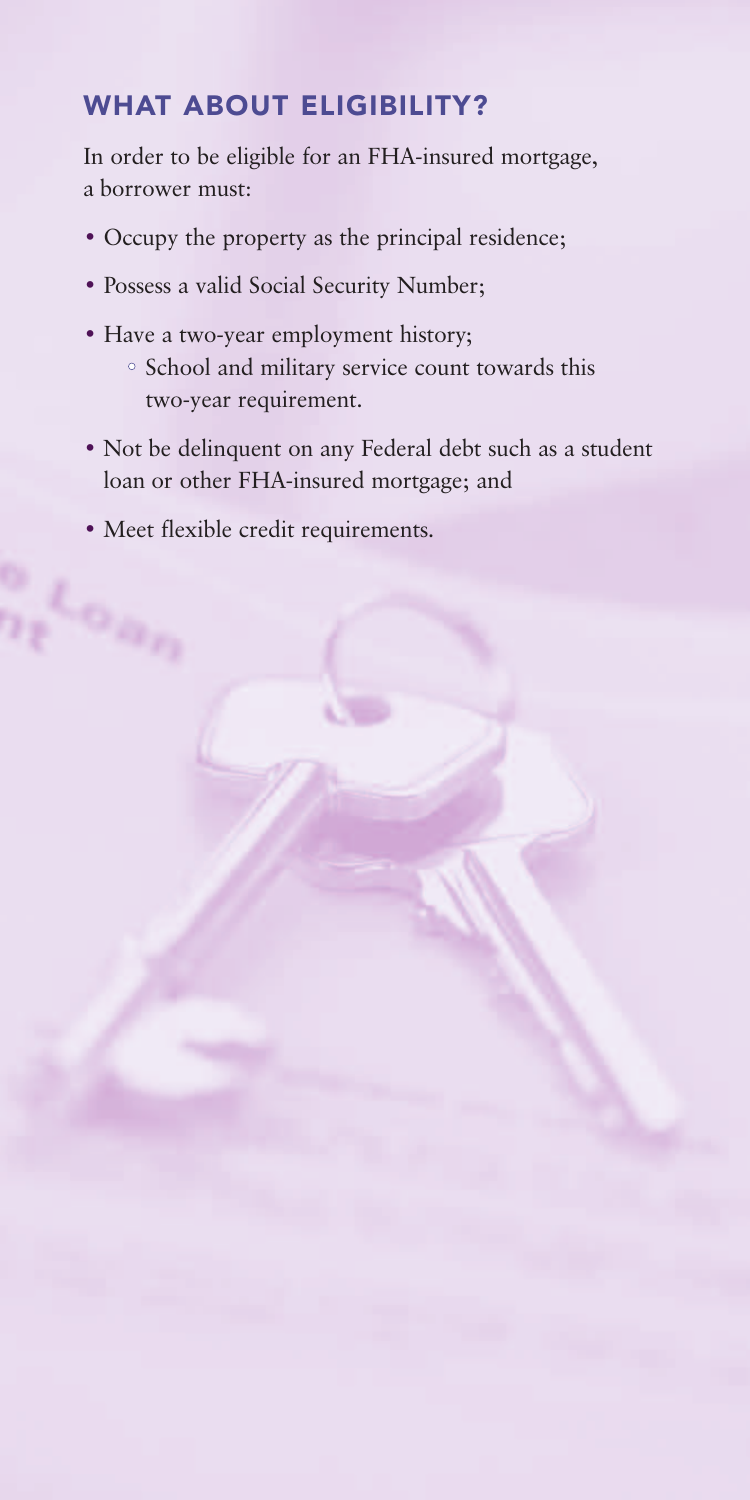### **THERE ARE SEVERAL OTHER FEATURES WORTH KNOWING ABOUT AN FHA-INSURED MORTGAGE:**

- FHA adopted the industry appraisal standards permitting the use of the Fannie Mae appraisal forms with no additional specialized documentation, no Valuation Conditions form or Homebuyer Summary.
- FHA has eliminated unnecessary requirements to make minor repairs.
- The homebuyer and the seller, individually or jointly, can pay closing costs as agreed to in the sales contract. FHA no longer limits what closing costs the homebuyer is permitted to pay.
- Caps on payment and debt-to-income ratios are more generous than most standard conforming mortgage products. The payment-to-income ratio may not exceed 31% and the debt-to-income ratio may not exceed 43%.
- A minimum credit score is not required. In fact, one may not be turned down for an FHA mortgage solely for lack of credit history.
- The buyer's *entire* cash investment—as little as three percent—can be a gift from a family member, employer, charitable organization or local government entity.
- The seller can contribute up to six percent of the home's price toward closing costs through a seller's concession.
- There are no prepayment penalties on FHA-insured mortgages.
- U.S. citizenship is not required but, for those who are not citizens, they must be lawful permanent or non-permanent resident aliens with a valid Social Security Number.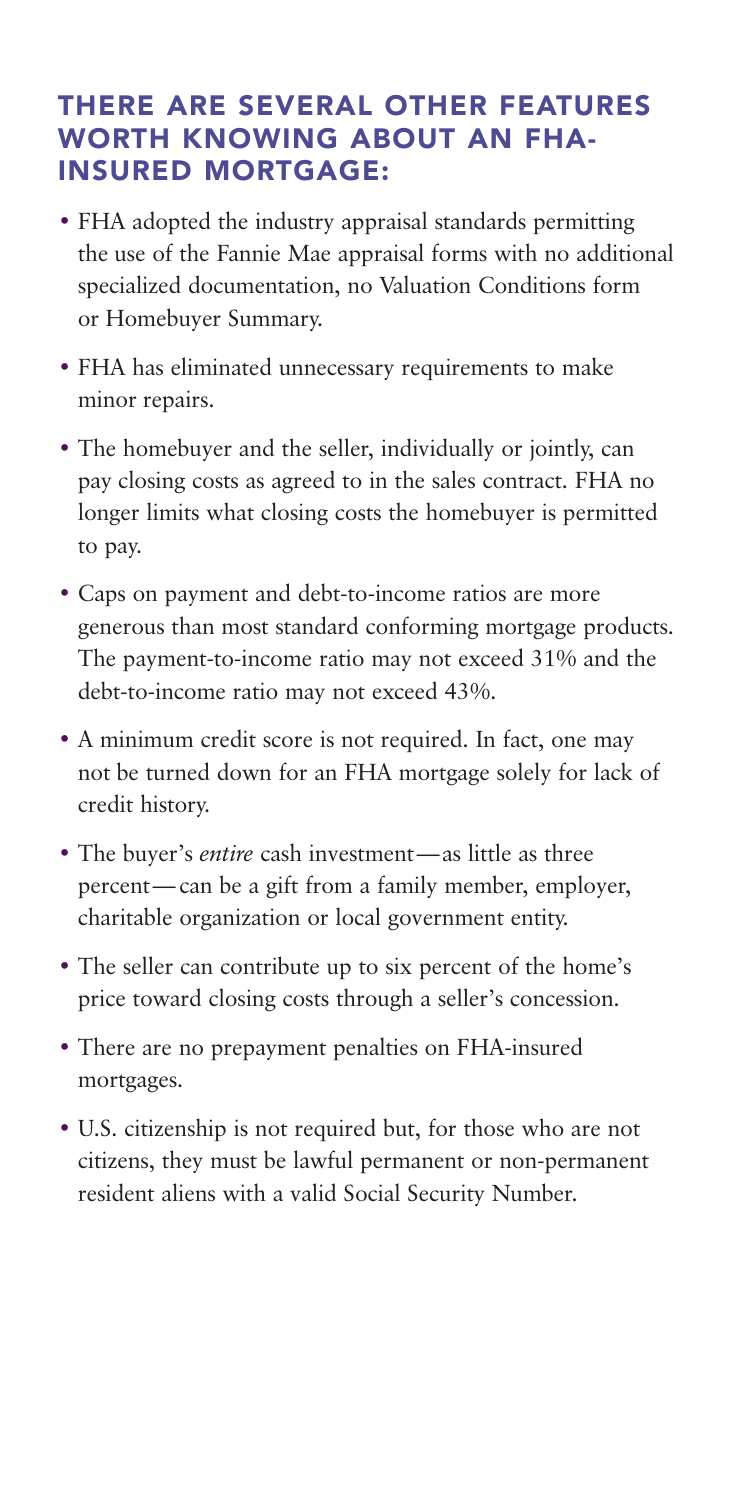### **HOW ELSE CAN FHA ASSIST IN ACHIEVING HOMEOWNERSHIP?**

In addition to its standard Section 203(b) Mortgage Insurance Program, FHA has a number of other valuable programs designed to facilitate homeownership.

#### **FHA Adjustable Rate Mortgage (ARM) Products**

- FHA offers a standard 1-year adjustable rate mortgage (ARM) as well as 3, 5, 7, and 10-year ARM options.
- ARM products may be good options for those who plan to own the home for only a few years, expect an increase in future earnings, or expect a decrease in interest rates.

### **FHA's Limited Repair Program**

- FHA's Section 203(k) Limited Repair Program is an excellent financing option for you whether buying or selling homes especially when repairs are identified during a home inspection or appraisal—because it gives buyers the ability τo make repairs after closing.
- Buyers can finance up to an additional \$35,000 into their mortgage to pay for minor remodeling such as replacing flooring, installing new appliances, and painting the interior and/or exterior of the home.

### **IN ADDITION TO FHA, THE U.S. DEPARTMENT OF HOUSING AND URBAN DEVELOPMENT (HUD) OFFERS THESE RESOURCES:**

#### **HUD Homes**

The Department has single-family homes in hundreds of communities available for sale to the public. How do you benefit from purchasing a HUD Home?

- Many HUD homes are available with FHA financing, making it easier to purchase a home.
- The Department pays the real estate commission, if it is included in the contract.
- Only a real estate professional licensed by the state and registered with HUD can sell HUD homes.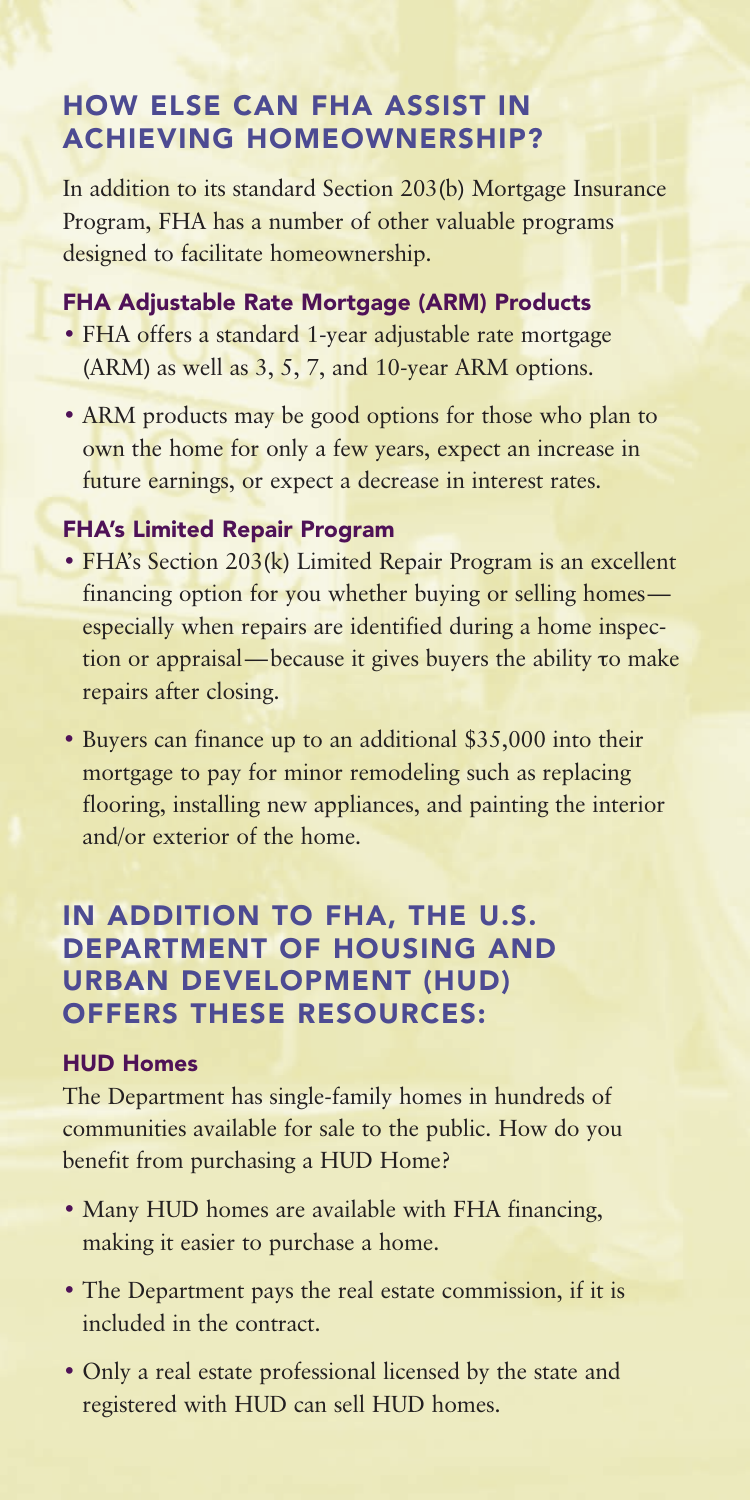For more information on available HUD homes, please visit: **[www.homesales.gov](http://www.homesales.gov)**

For more information on selling HUD homes, please visit: **[www.hud.gov/groups/brokers.cfm](http://www.hud.gov/groups/brokers.cfm)**

#### **HUD-Approved Housing Counseling Agencies**

Homebuyers often have a lot of questions about getting an FHA-insured mortgage and about the home buying process in general. HUD-approved Housing Counseling Agencies provide buyers the opportunity to get the answers they need by meeting with a housing counselor at a HUD-approved agency in their community. These agencies offer homeownership counseling and financial literacy training at little or no cost. To find a counselor in your neighborhood, call 1.800.569.4287 or visit **<http://www.hud.gov/buying/index.cfm>** and click on "find a housing counselor" on the right under "counseling and education."

To learn more about these products or to find out if there are homeownership programs sponsored by your state or local governments and other community organizations, please visit FHA's website at **[www.fha.gov](http://www.fha.gov)** or call 1.800.CALL FHA.

For more information about the National Association of REALTORS<sup>®</sup> and how we work with you, visit our website at **[www.REALTOR.org](http://www.REALTOR.org)**.